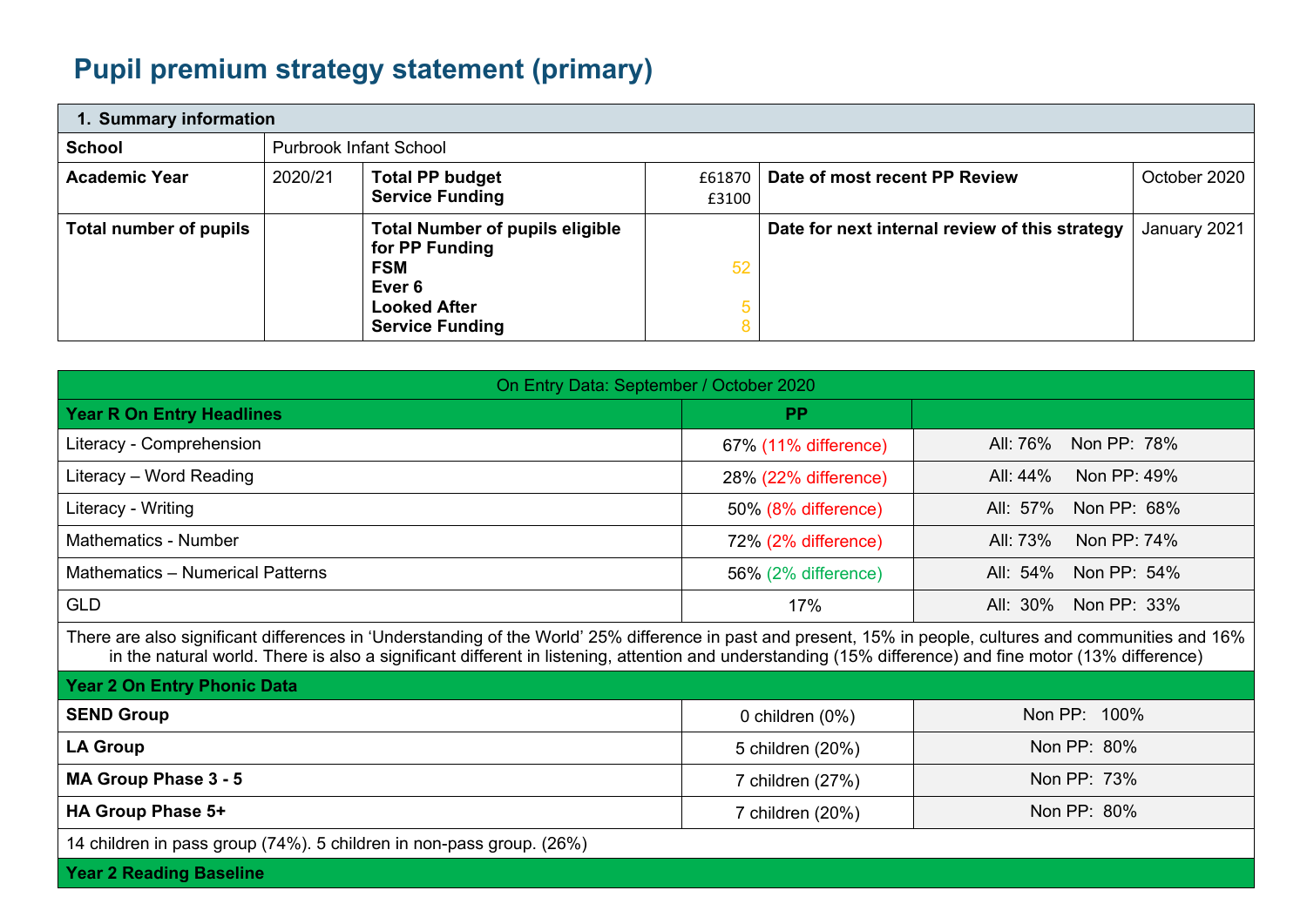## Owls 4 PP on-track, 2 PP not on track. Eagles 4 PP on-track, 2 PP not on track. Kestrels 5 PP on-track, 2 not on track.

## **Year 2 Writing Baseline**

Owls 2 PP Eagles 2 PP on-track, 4 not on track.

## **Year 2 Maths Baseline**

Owls 3 PP on-track, 3 PP not on track. Eagles 3 PP on-track, 3 PP not on track. Kestrels 3 PP on-track, 4 PP not on track

| Milestone 1 – Year 1 (Progress data is not possible as there was no end of EYFS data) |                                |                         |  |  |  |  |
|---------------------------------------------------------------------------------------|--------------------------------|-------------------------|--|--|--|--|
| <b>Attainment (Close to or better)</b>                                                | <b>PP</b>                      |                         |  |  |  |  |
| % securely meeting age-related expectations + in reading                              | 30% (16% difference to<br>all) | All: 46%<br>Non PP: 52% |  |  |  |  |
| % securely meeting age-related expectations + in writing                              | 41% (19% difference to<br>all) | All: 60% Non PP: 68%    |  |  |  |  |
| % securely meeting age-related expectations + in maths                                | 48% (19% difference to<br>all) | Non PP: 75%<br>All: 67% |  |  |  |  |
| <b>Attainment (Beyond)</b>                                                            | <b>PP</b>                      |                         |  |  |  |  |
| % Beyond in reading                                                                   | 18% (2% difference to all)     | All: 16%<br>Non PP: 14% |  |  |  |  |
| % Beyond in reading in writing                                                        | 0%                             | Non PP: 8%<br>All: 6%   |  |  |  |  |
| % Beyond in reading in maths                                                          | 15% (2% difference to all)     | All: 13%<br>Non PP: 13% |  |  |  |  |
| Milestone 1 - Year 2                                                                  |                                |                         |  |  |  |  |
| Progress (Year 2) from end of EYFS to end of Autumn 2018                              | <b>PP</b>                      |                         |  |  |  |  |
| % of children making expected or accelerated progress in reading                      | 43% (14% Accelerated)          | All:66% (13%)           |  |  |  |  |
| % of children making expected or accelerated progress in writing                      | 86% (0% Accelerated)           | All: 73% (5%)           |  |  |  |  |
| % of children making expected or accelerated progress in maths                        |                                | All: Non PP:            |  |  |  |  |
| <b>Attainment (Beyond)</b>                                                            | <b>PP</b>                      |                         |  |  |  |  |
| % Beyond in reading                                                                   | 18% (2% difference to all)     | All: 16%<br>Non PP: 14% |  |  |  |  |
| % Beyond in reading in writing                                                        | 5% (3% difference to all)      | All: 8%<br>Non PP:8%    |  |  |  |  |
| % Beyond in reading in maths                                                          |                                | Non PP:<br>All:         |  |  |  |  |
| <b>Attainment (ARE) (Close to or better)</b>                                          | <b>PP</b>                      |                         |  |  |  |  |
| % securely meeting age-related expectations + in reading                              | 74% (3% difference to all)     | All: 71%<br>Non PP: 70% |  |  |  |  |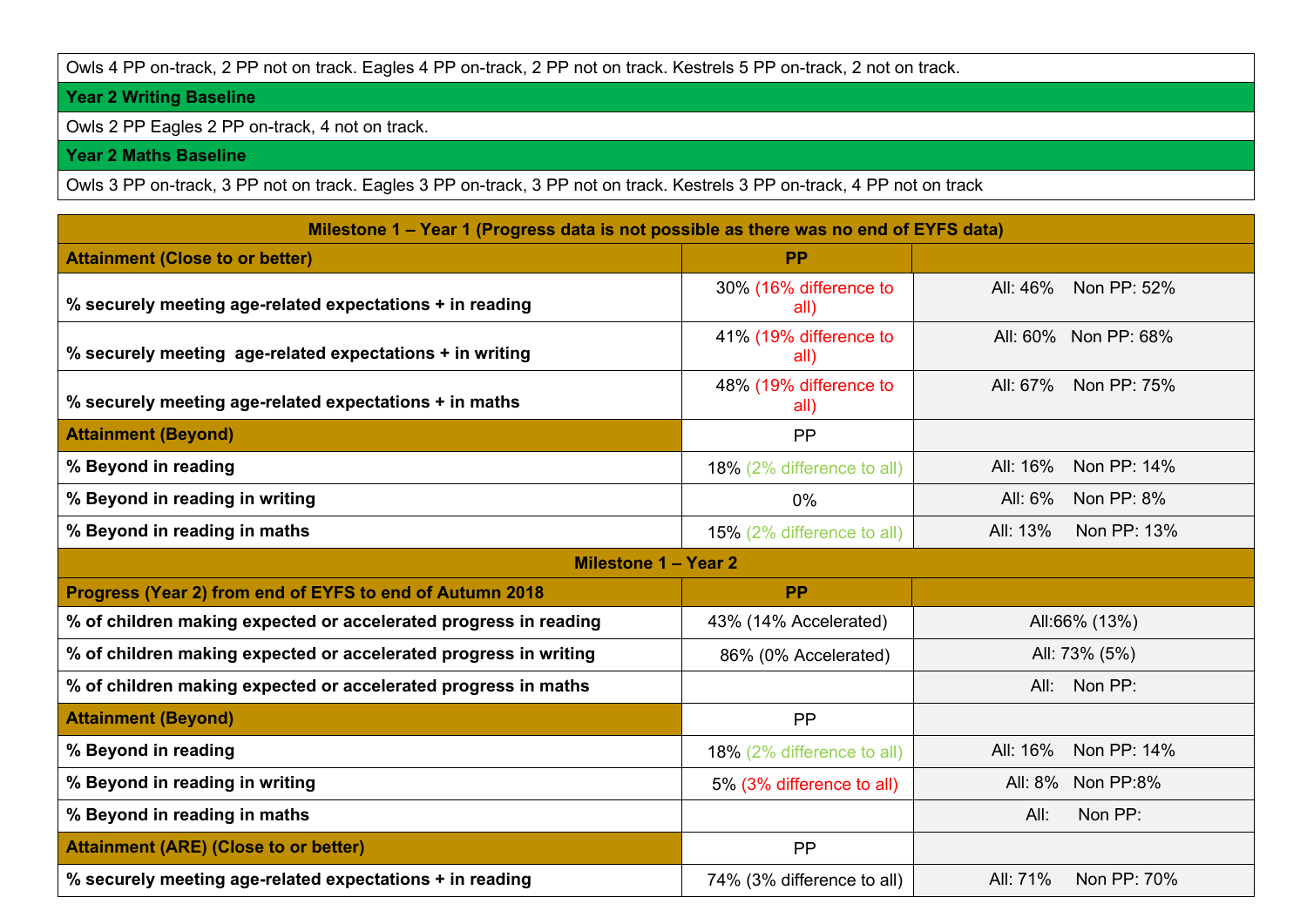| │ % securely meeting age-related expectations + in writing | 58% (3% difference to all) | All: 61% Non PP: 62% |
|------------------------------------------------------------|----------------------------|----------------------|
| % securely meeting age-related expectations + in maths     |                            | Non $PP$ :<br>All: I |

|                     | 2. Barriers to future attainment (for pupils eligible for PP, including high ability)                                                                                                                                                                                                                                                                                                                                                                                                      |                                                                                                                                                                                                                                                                                                                                              |  |  |  |  |
|---------------------|--------------------------------------------------------------------------------------------------------------------------------------------------------------------------------------------------------------------------------------------------------------------------------------------------------------------------------------------------------------------------------------------------------------------------------------------------------------------------------------------|----------------------------------------------------------------------------------------------------------------------------------------------------------------------------------------------------------------------------------------------------------------------------------------------------------------------------------------------|--|--|--|--|
|                     | In-school barriers (issues to be addressed in school, such as poor oral language skills)                                                                                                                                                                                                                                                                                                                                                                                                   |                                                                                                                                                                                                                                                                                                                                              |  |  |  |  |
| Α.                  | 26% of PP children are currently not in a place to pass the Phonics Test in December. Precision teaching will needed to order to ensure that these children catch-up and pass the<br>Phonic Screening Test when it is administered to the current Year 2s. Update (Dec 2020) Pass rate of around 94% is currently predicted based on testing prior to the actual test<br>which will take place in December.                                                                                |                                                                                                                                                                                                                                                                                                                                              |  |  |  |  |
| <b>B.</b>           | Baseline data suggests that lots of the PP children are not on track to meet milestone expectations approx. 50%. Targeted interventions are needed.                                                                                                                                                                                                                                                                                                                                        |                                                                                                                                                                                                                                                                                                                                              |  |  |  |  |
| C.                  | There are significant differences in PP and non-PP children in terms of their literacy skills in Year R. The biggest differences between PP and non-PP is word reading at 22%. This<br>significant difference will affect our ability to achieve the percentages of GLD needed at the end of the year.                                                                                                                                                                                     |                                                                                                                                                                                                                                                                                                                                              |  |  |  |  |
|                     | External barriers (issues which also require action outside school, such as low attendance rates)                                                                                                                                                                                                                                                                                                                                                                                          |                                                                                                                                                                                                                                                                                                                                              |  |  |  |  |
| D.                  | Although turbulence is not generally high across the school, end of year attainment for PP pupils is affected by some pupils joining the school later than their counterparts and<br>therefore having less time for focused intervention and support to impact on their progress and attainment. Case studies linked to progress trackers, which track progress from<br>starting points upon joining the school should therefore also be closely scrutinized and taken into consideration. |                                                                                                                                                                                                                                                                                                                                              |  |  |  |  |
| E.                  | A significant number of PP children and especially those who do not meet or are not currently on track to meet age-related expectations have been supported by Children's<br>Services. Whenever it is needed the school provides additional support to rehearse skills where this cannot regularly be provided at home. The school also works very closely with<br>parents who find it more difficult to come into school or bring their child to school regularly and on time.            |                                                                                                                                                                                                                                                                                                                                              |  |  |  |  |
| F.                  | A number of PP children (6 at time of writing 15.10.20) have attendance that is below 90%. 5 of these children are in Key Stage 1 and are of legal age. 2 of these children have<br>attendance that is in the 70 <sup>th</sup> percentile range. Attendance at this level will significantly inhibit a child's chances of being at ARE.                                                                                                                                                    |                                                                                                                                                                                                                                                                                                                                              |  |  |  |  |
| 3. Desired outcomes |                                                                                                                                                                                                                                                                                                                                                                                                                                                                                            |                                                                                                                                                                                                                                                                                                                                              |  |  |  |  |
|                     | Desired outcomes and how they will be measured                                                                                                                                                                                                                                                                                                                                                                                                                                             | Success criteria                                                                                                                                                                                                                                                                                                                             |  |  |  |  |
| <b>A.</b>           | Sustained high attainment by the end of KS1 and swifter rates of progress for PP children                                                                                                                                                                                                                                                                                                                                                                                                  | In all core areas (reading, writing, maths and phonics) PP children will<br>achieve at least in line with their non PP counterparts in all Year groups.<br>This will include SEN PP children compared with SEN non PP children.<br>All PP children who attended the school from EYFS who achieved GLD<br>will achieve ARE+ by the end of KS1 |  |  |  |  |
| <b>B.</b>           | Case studies linked to progress trackers for individual pupils not on track to achieve ARE will show<br>measurable and sustained progress from given starting points                                                                                                                                                                                                                                                                                                                       | Where children are not on track to achieve ARE, interventions will be<br>effective in securing progress in focused areas of learning. Measurable<br>progress will be evidenced                                                                                                                                                               |  |  |  |  |
| C.                  | An increasing number of higher attaining PP pupils will at least achieve ARE in all aspects of their<br>learning and there will be increasing evidence of some achieving higher standards in some aspects of<br>their learning                                                                                                                                                                                                                                                             | Case studies and progress trackers will show progress at least in line<br>with non PP children and some evidence of progress beyond that of their<br>non PP counterparts.                                                                                                                                                                    |  |  |  |  |
|                     |                                                                                                                                                                                                                                                                                                                                                                                                                                                                                            | Opportunities to flourish in non core areas of learning will also be tracked<br>and focus areas of strength identified and built upon                                                                                                                                                                                                        |  |  |  |  |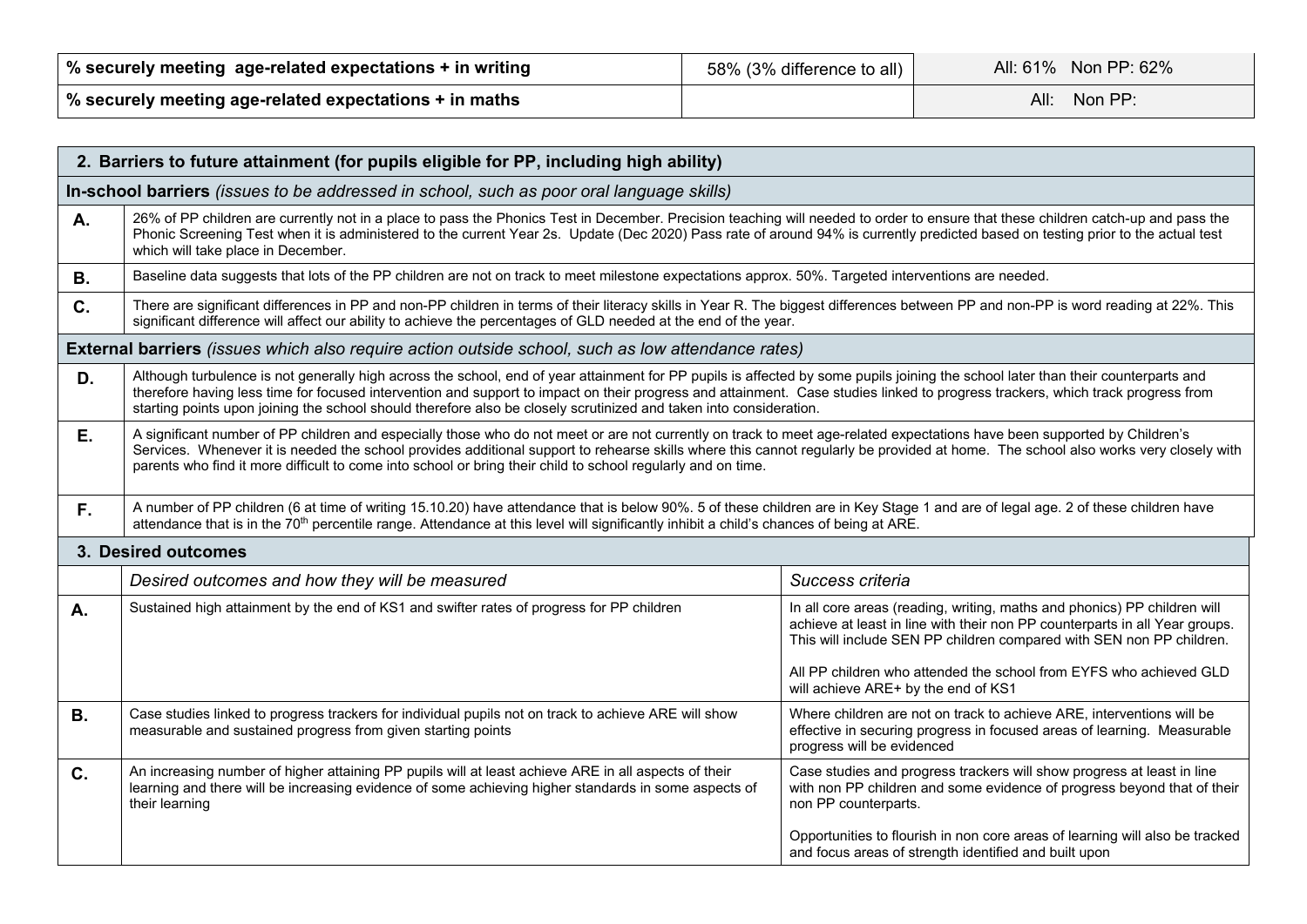| 4. Planned expenditure                                                                                                                                                                      |                                                                                                                                                                                                                                                                                                                                                                                    |                                                                                                                                                                                                                                                                |                                                                                                                                                                                                                                                                                 |                                                                                              |                                                                                                                              |  |
|---------------------------------------------------------------------------------------------------------------------------------------------------------------------------------------------|------------------------------------------------------------------------------------------------------------------------------------------------------------------------------------------------------------------------------------------------------------------------------------------------------------------------------------------------------------------------------------|----------------------------------------------------------------------------------------------------------------------------------------------------------------------------------------------------------------------------------------------------------------|---------------------------------------------------------------------------------------------------------------------------------------------------------------------------------------------------------------------------------------------------------------------------------|----------------------------------------------------------------------------------------------|------------------------------------------------------------------------------------------------------------------------------|--|
| 2020 / 2021<br>Academic year                                                                                                                                                                |                                                                                                                                                                                                                                                                                                                                                                                    |                                                                                                                                                                                                                                                                |                                                                                                                                                                                                                                                                                 |                                                                                              |                                                                                                                              |  |
| The three headings below enable schools to demonstrate how they are using the pupil premium to improve classroom pedagogy, provide targeted<br>support and support whole school strategies. |                                                                                                                                                                                                                                                                                                                                                                                    |                                                                                                                                                                                                                                                                |                                                                                                                                                                                                                                                                                 |                                                                                              |                                                                                                                              |  |
| Quality of teaching for all                                                                                                                                                                 |                                                                                                                                                                                                                                                                                                                                                                                    |                                                                                                                                                                                                                                                                |                                                                                                                                                                                                                                                                                 |                                                                                              |                                                                                                                              |  |
| <b>Desired outcome</b>                                                                                                                                                                      | <b>Chosen</b><br>action/approach                                                                                                                                                                                                                                                                                                                                                   | What is the evidence and rationale<br>for this choice?                                                                                                                                                                                                         | How will you ensure it is<br>implemented well?                                                                                                                                                                                                                                  | <b>Staff lead</b>                                                                            | When will you<br>review<br>implementation?                                                                                   |  |
| To accelerate progress<br>of pupils so more are on<br>track to achieve GLD<br>with a key focus on<br>Literacy especially<br>reading                                                         | Ensure parity between<br>discrete focus teaching<br>sessions daily in core<br>areas of learning with<br>carefully designed<br>opportunities in free-flow to<br>assess target and support<br>further                                                                                                                                                                                | To ensure children are more securely ready<br>to progress to the demands of learning in<br>KS1, a strong foundation will help create<br>more confident and competent learners and<br>enable more targeted support for those<br>learners who genuinely need it. | Regular moderation to monitor<br>progress of pupils across all three<br>classes<br>Staff take responsibility for individual<br>progress trackers from the first pupil<br>progress meeting                                                                                       | <b>EYFS leader</b>                                                                           | At least termly at<br>pupil progress<br>meetings                                                                             |  |
| To ensure continued<br>high outcomes in<br>phonics are achieved<br>across all three year<br>groups                                                                                          | All staff highly trained in<br>teaching of phonics so<br>shared approaches are<br>taught with precision and<br>consistency across the<br>school and assessment<br>remains a key focus to<br>enable regular re-grouping<br>to ensure appropriate<br>levels of challenge                                                                                                             | To enable accelerated progress and catch-<br>up where required for increasing numbers of<br>pupils.                                                                                                                                                            | Regular assessment within and<br>across lessons and identified<br>assessment points to enable effective<br>re-grouping.<br>Sustained flexible grouping across<br>year groups and key stage with<br>shared responsibility across key stage<br>for progress and outcomes          | $SB - reading$<br>and phonics<br>lead and<br>Phase<br>leaders and<br>Year 2 co-<br>ordiantor | At least half-termly                                                                                                         |  |
| To ensure high progress<br>and outcomes for pupils<br>in reading and writing,<br>continuing to narrow the<br>progress and attainment<br>gaps with non PP.                                   | Rigorous baseline<br>assessments in all three<br>year groups allow teachers<br>to gap fill and teacher from<br>where the cohort are,<br>rather than where they<br>should be. A key focus on<br>ensuring high expectations<br>are understood and aligned<br>across all classes and year<br>groups and approaches<br>employed to enable<br>securing and application of<br>key skills | To ensure shared accountability for<br>attainment and progress of all pupils so<br>equality of opportunity and support for all<br>(including making provision to fill gaps where<br>these are identified)                                                      | Book looks & planning scrutiny to<br>check appropriate provision for all<br>groups of pupils. Intervention and<br>catch up groups will be evaluated to<br>ensure that they are effective.<br>Pupil Progress Meetings (termly)<br>focus on identifying and targeting<br>children | Teachers led<br>by Phase<br>Leaders and<br>Year 2 co-<br>ordinator                           | At least twice per half<br>term but typically<br>more regular practice<br>in planning,<br>preparation and<br>assessment time |  |
| To ensure that all pupils<br>have opportunity to<br>make at least good<br>progress in their learning<br>through sustained good                                                              | A triangulated approach to<br>monitoring and further<br>development of a coaching<br>culture through Lesson<br>Study across the school                                                                                                                                                                                                                                             | To ensure all pupils benefit either directly or<br>through a coaching and development<br>approach and are consistently exposed to<br>the best practices                                                                                                        | Coaching, mentoring and counselling<br>used flexibly as a support mechanism<br>/ tool for development - all teachers<br>participate in "lesson study"                                                                                                                           | HT to lead<br>training /<br>SLT and<br>other lead<br>practitioner                            | Termly focus                                                                                                                 |  |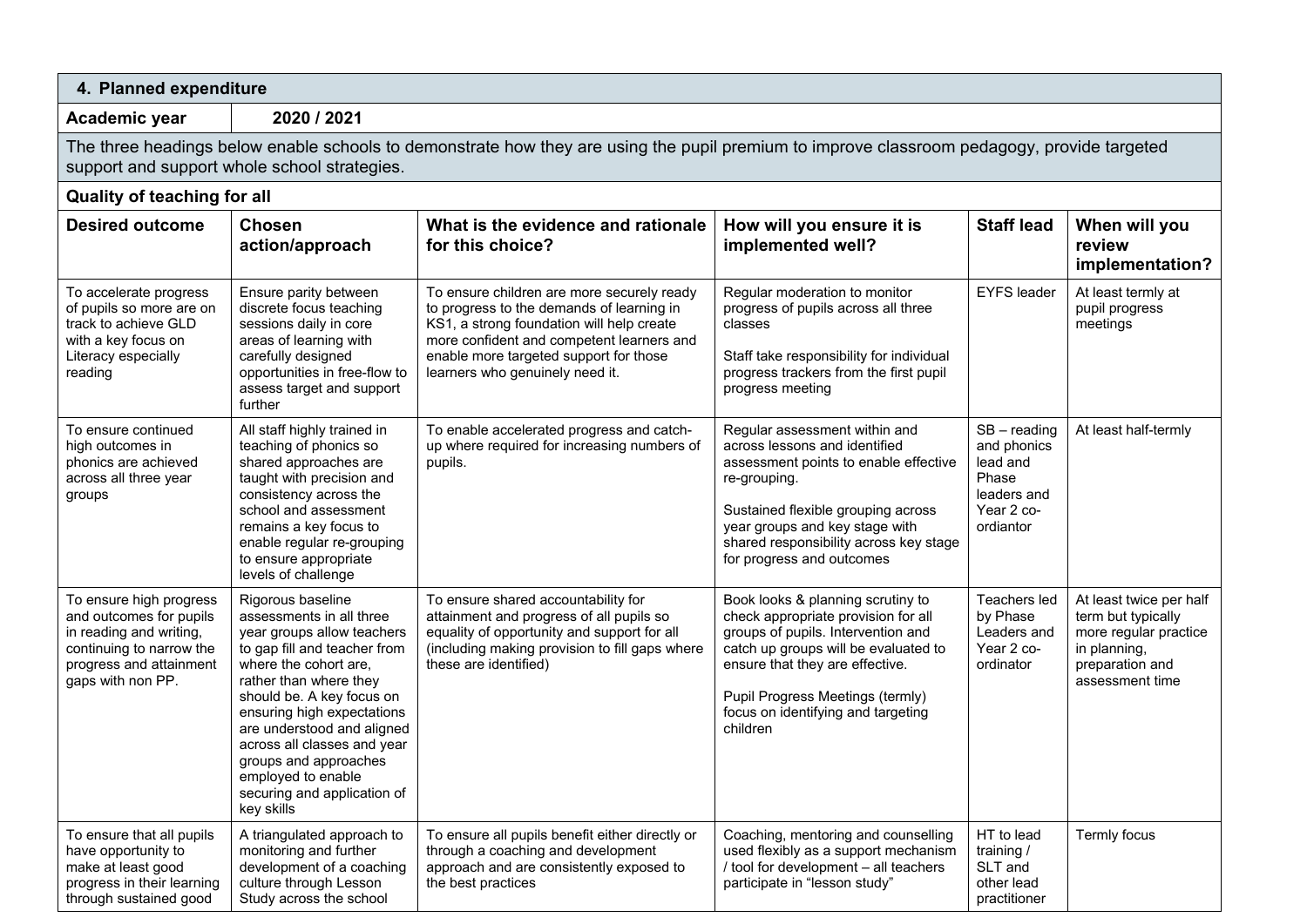| and better teaching in all<br>classes                                                                                                                                                                                       |                                                                                                                                                     |                                                                                                                                                                                                                                                                                                   |                                                                                                                                                                                                                                                                         | with all<br>teachers                                        |                                                                   |  |
|-----------------------------------------------------------------------------------------------------------------------------------------------------------------------------------------------------------------------------|-----------------------------------------------------------------------------------------------------------------------------------------------------|---------------------------------------------------------------------------------------------------------------------------------------------------------------------------------------------------------------------------------------------------------------------------------------------------|-------------------------------------------------------------------------------------------------------------------------------------------------------------------------------------------------------------------------------------------------------------------------|-------------------------------------------------------------|-------------------------------------------------------------------|--|
| To ensure all pupils are<br>exposed to high quality<br>vocabulary, especially in<br>literacy lessons.                                                                                                                       | Through support from<br>HIAS and a twinned<br>school, we will become a<br>word aware school.                                                        | Significant numbers of children are coming<br>into school with poor communication and<br>language skills (15% difference in listening<br>attention and understanding PP to non-PP).<br>Improved levels of CL for all children would<br>ensure that a higher percentage of children<br>achieve GLD | PD meetings and support by<br>Language and Vocabulary lead for all<br>staff and specific year teams as<br>appropriate                                                                                                                                                   | Language &<br>vocabulary<br>lead and<br>literacy<br>adviser | PD Focus Autumn<br>Term and re-visit half-<br>termly              |  |
| To ensure an sustainably<br>high numbers of children<br>achieve expected<br>standards in maths the<br>difference between<br>pupils not eligible for PP<br>and pupils eligible for<br>pupil premium continues<br>to diminish | Ensuring planning at all<br>levels focuses strongly on<br>the acquisition and<br>application of key skills in a<br>problem-solving context          | To ensure pupils not yet on track to achieve<br>ARE are well-supported and scaffolded to<br>secure skills without gaps and staff are<br>confident in how to best plan for and support<br>this.                                                                                                    | Focus in PPA sessions through<br>shared moderation and planning<br>Additional training support for staff<br>where identified                                                                                                                                            | Maths leader<br>SENCO/<br><b>DHT</b>                        | SLT and PD book<br>looks in Autumn,<br>Spring and Summer<br>Terms |  |
| <b>Total budgeted cost</b><br>£10,517                                                                                                                                                                                       |                                                                                                                                                     |                                                                                                                                                                                                                                                                                                   |                                                                                                                                                                                                                                                                         |                                                             |                                                                   |  |
| <b>Targeted support</b>                                                                                                                                                                                                     |                                                                                                                                                     |                                                                                                                                                                                                                                                                                                   |                                                                                                                                                                                                                                                                         |                                                             |                                                                   |  |
| <b>Desired outcome</b>                                                                                                                                                                                                      | Chosen<br>action/approach                                                                                                                           | What is the evidence and rationale<br>for this choice?                                                                                                                                                                                                                                            | How will you ensure it is<br>implemented well?                                                                                                                                                                                                                          | <b>Staff lead</b>                                           | When will you<br>review<br>implementation?                        |  |
| To ensure there is<br>focused support in EYFS<br>to support CL<br>development and other<br>key skills where a delay<br>or gap is identified                                                                                 | HLTA in EYFS (additional<br>to full-time LSA support in<br>all classes)                                                                             | Children can be further identified for regular<br>and focused quality interventions by a<br>member of staff who works closely across all<br>three classes and is able to communicate<br>progress and outcomes at least on a daily<br>basis.                                                       | Monitor and measure progress and<br>outcomes for identified children<br>specifically in relation to the<br>interventions they are undertaking<br>and also in relation to the extent to<br>which the difference is being<br>diminished between them and other<br>pupils. | HLTA, EYFS<br>leader and<br>SENDCO                          | At least half-termly                                              |  |
| To ensure there is strong<br>provision across the<br>school in phonics to<br>enable identified children<br>to keep up and catch up                                                                                          | Phonics streaming with<br>provision of additional<br>supported groups in all<br>year groups<br>Regular and robust<br>assessment and re-<br>grouping | Identified children are targeted as soon as<br>possible and planning is carefully tailored to<br>their requirements                                                                                                                                                                               | Ensure a shared approach and<br>expectation in assessment<br>Ensure all planning makes provision<br>for on-going assessment throughout<br>lessons<br>Share best and most creative widely                                                                                | Phonics lead                                                | At least termly                                                   |  |
| To ensure identified<br>children are provided<br>with focused and regular<br>specialist reading<br>support                                                                                                                  | Accelerate progress and<br>ensure provision is made<br>for regular practice                                                                         | Identified children are given additional<br>support to catch up through a focused<br>reading intervention programme such as<br>Fischer Family Trust / supported daily read<br>provision                                                                                                           | Regularly track progress through<br>reading age / book band / guided<br>reading records                                                                                                                                                                                 | Reading<br>lead<br>/teachers<br>and reading<br>support team | Daily / weekly                                                    |  |
| To support vulnerable<br>children experiencing                                                                                                                                                                              | ELSA support -weekly or<br>more ad hoc as                                                                                                           | A significant number of identified children in<br>school are well-supported to manage their                                                                                                                                                                                                       | Boxall profiling and robust monitoring<br>of ELSA provision                                                                                                                                                                                                             | <b>ELSA</b><br>DHT                                          | Provision made daily                                              |  |